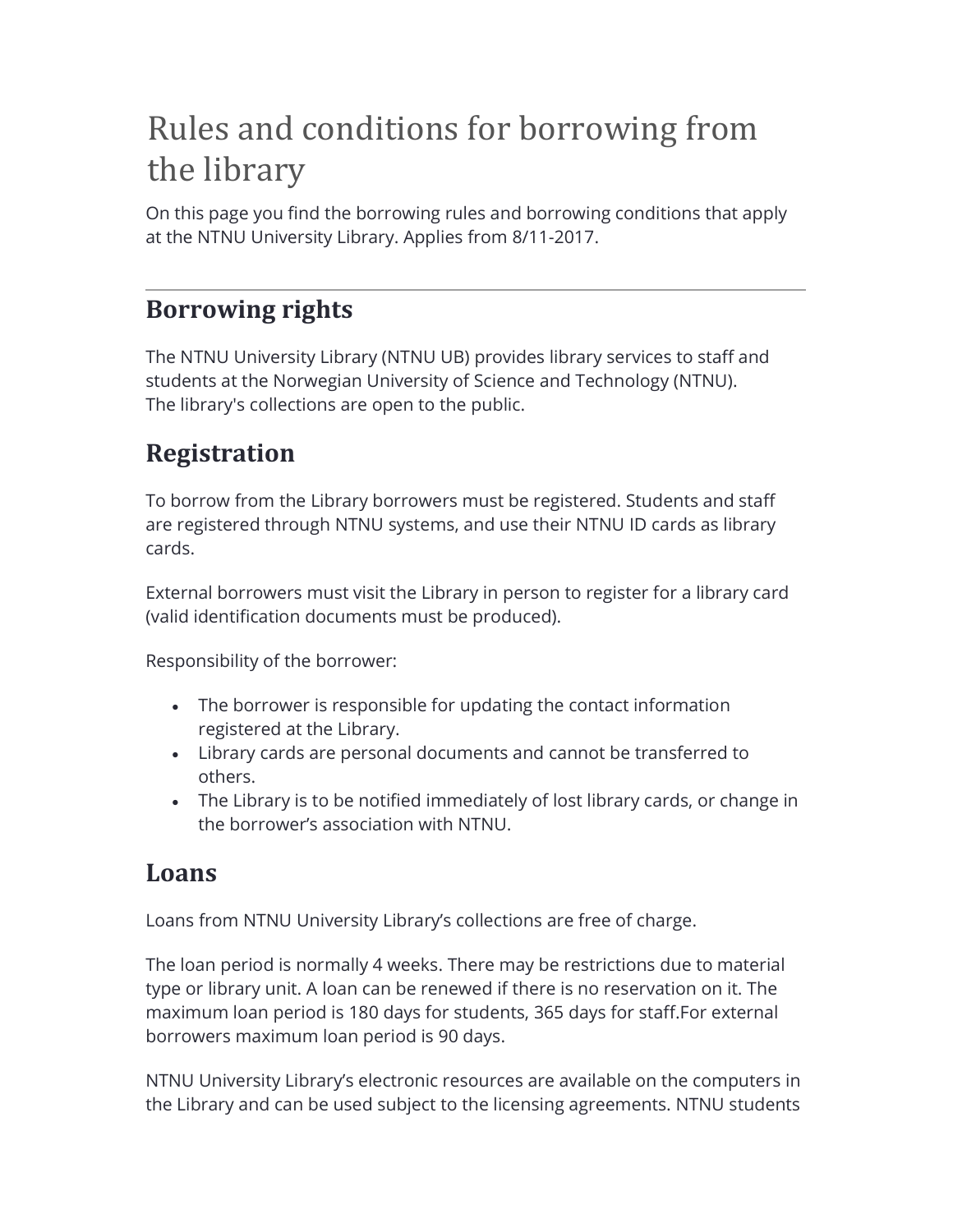and staff can access the same resources on the computer network on and off campus.

Responsibility of the borrower:

- All documents that are taken out of the Library are to be registered as a loan.
- The borrower is personally responsible for everything registered as a loan on his/her library card.
- Documents that are borrowed from the Library cannot be loaned to a third party.
- Loans are to be returned by the expiry date of the loan period.
- Making notes in documents is considered as damaging them.
- Documents that are lost or damaged must be replaced in accordance with the Library's regulations and charges.

#### Students and staff

Literature required for study or research that is not the property of NTNU University Library, can be obtained from other libraries in original format or as a copy. In such cases the library that owns the document may decide the terms for the loan. NTNU University Library is allowed to impose an upper limit on the number of loans to each borrower. NTNU University Library is allowed to charge for copies and loans from other libraries.

#### External borrowers

Private citizens are referred to their public library for literature not available from the NTNU University library.

Companies and institutions without a library may obtain interlibrary loan service. NTNU University Library will charge for this service. There may be restrictions on services to commercial companies.

### Compensation claims

The Library will send a claim for compensation to the borrower if a document is not renewed or returned after 2 reminders.

The minimum fine is NOK 1000,- . Borrowing rights will be suspended until the fine is paid.